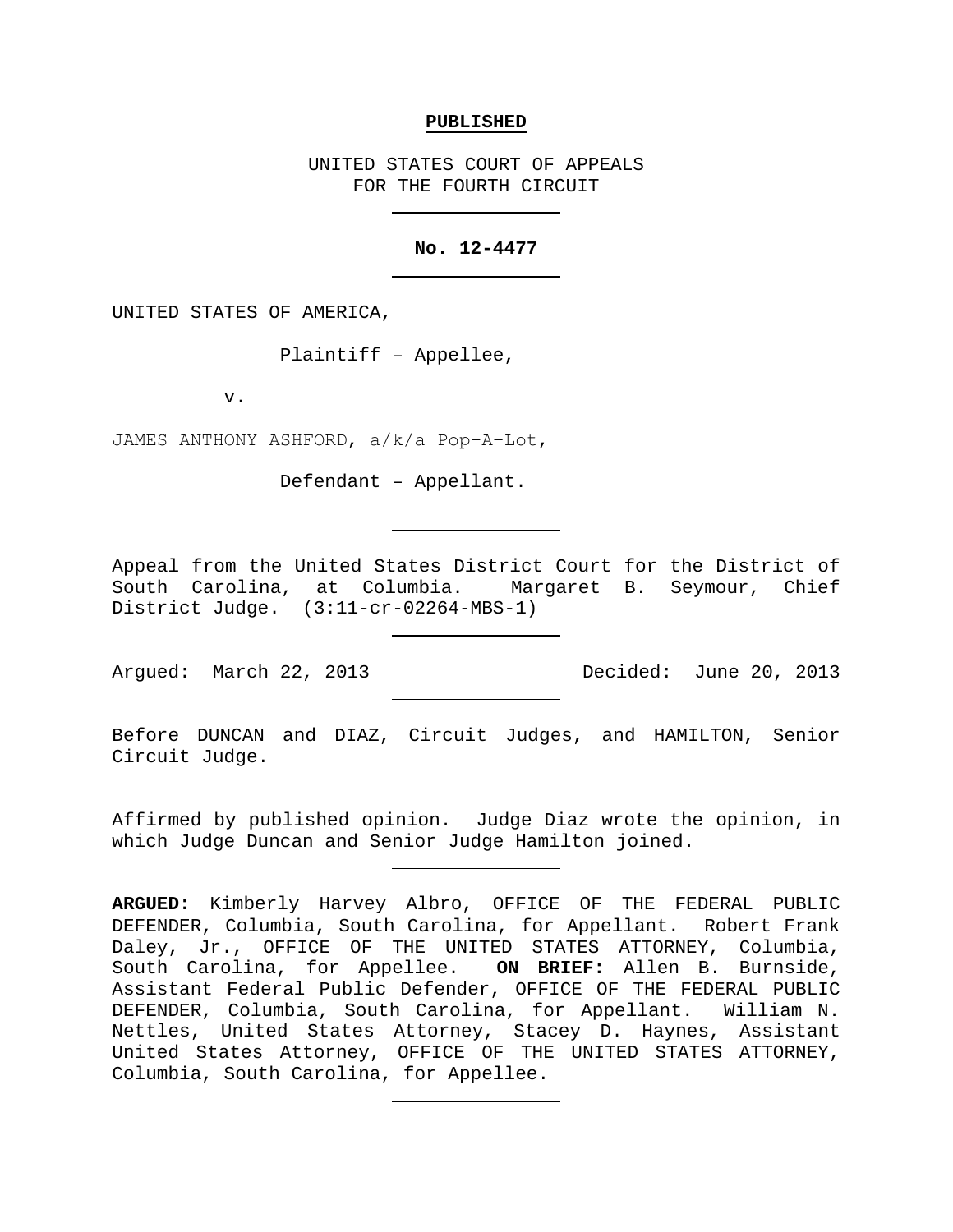DIAZ, Circuit Judge:

Pursuant to a guilty plea, a federal district court convicted James Ashford of illegal possession of a firearm under 18 U.S.C. §§ 922(g)(1), 924(a)(2). Because Ashford had used the firearm on the day of his arrest to shoot another person, the district court applied a "cross reference" under § 2K2.1(c) of the United States Sentencing Guidelines ("USSG") and substituted the offense level for attempted second-degree murder.

Ashford appeals, posing two claims of error--one legal, one factual--regarding the application of that cross reference. First, Ashford contends that attempted second-degree murder was not a proper cross reference because as a non-groupable offense under USSG § 3D1.2, it is categorically excluded from the "Relevant Conduct" Guideline of USSG § 1B1.3(a)(2). Second, Ashford argues that the facts elicited at sentencing did not establish the requisite "malice" to substantiate the attempted commission of second-degree murder.

For the reasons set forth below, we affirm.

I.

#### A.

The relevant events concern an altercation at an apartment complex in Columbia, South Carolina, between two couples: James Ashford and his girlfriend Elicia Jackson, and Marcus Chaplin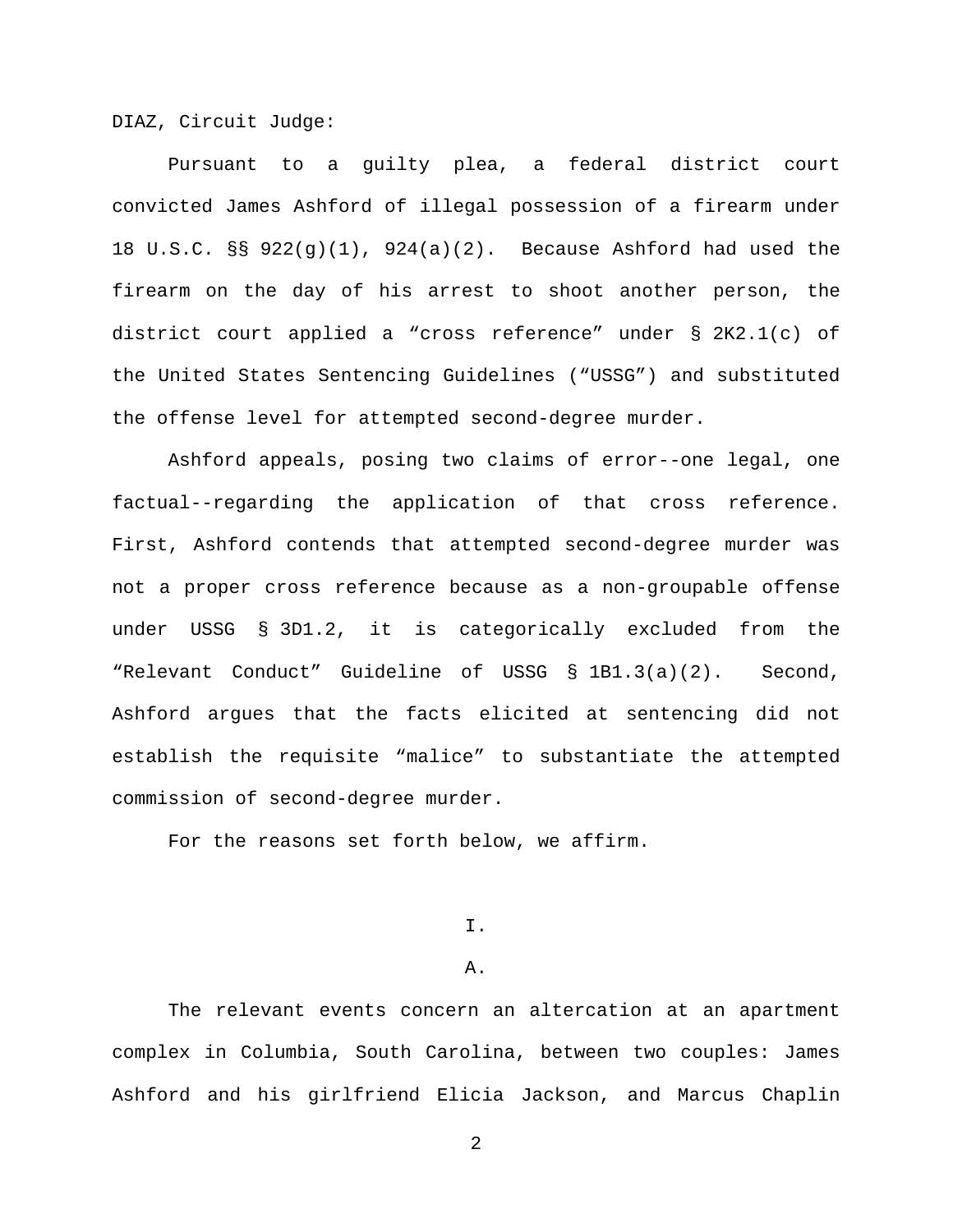and his girlfriend Takeya Lake. The dispute began on the morning of April 20, 2011, after Jackson learned that Chaplin had told her family members she had been arrested for shoplifting. Jackson confronted Chaplin about the comments, and the two argued until Ashford intervened. Ashford and Chaplin then discussed the matter and conciliated, as did their respective girlfriends later that day, who decided to "let it go." J.A. 274. As far as Chaplin and Lake were concerned, therefore, the matter was "squashed." J.A. 57.

For reasons not evident from the record, however, the dispute escalated. Ashford subsequently ventured across town to retrieve his .38 caliber revolver, which as a convicted felon he possessed illegally. When Ashford returned, he sported the revolver about the apartment complex and "told a couple of people that the gun was for [Chaplin]." J.A. 58. Lake relayed Ashford's threats to Chaplin, who then returned to the apartment complex. By the time Chaplin returned, Ashford had left to visit the local store. Chaplin, joined by his cousin Tevin Richardson, decided to pursue Ashford--purportedly to resolve the dispute away from the presence of children who were playing at the apartment complex.

Chaplin and Richardson caught up with Ashford in a narrow alleyway between the store and the apartment complex. After a short confrontation, Ashford drew his firearm, at which point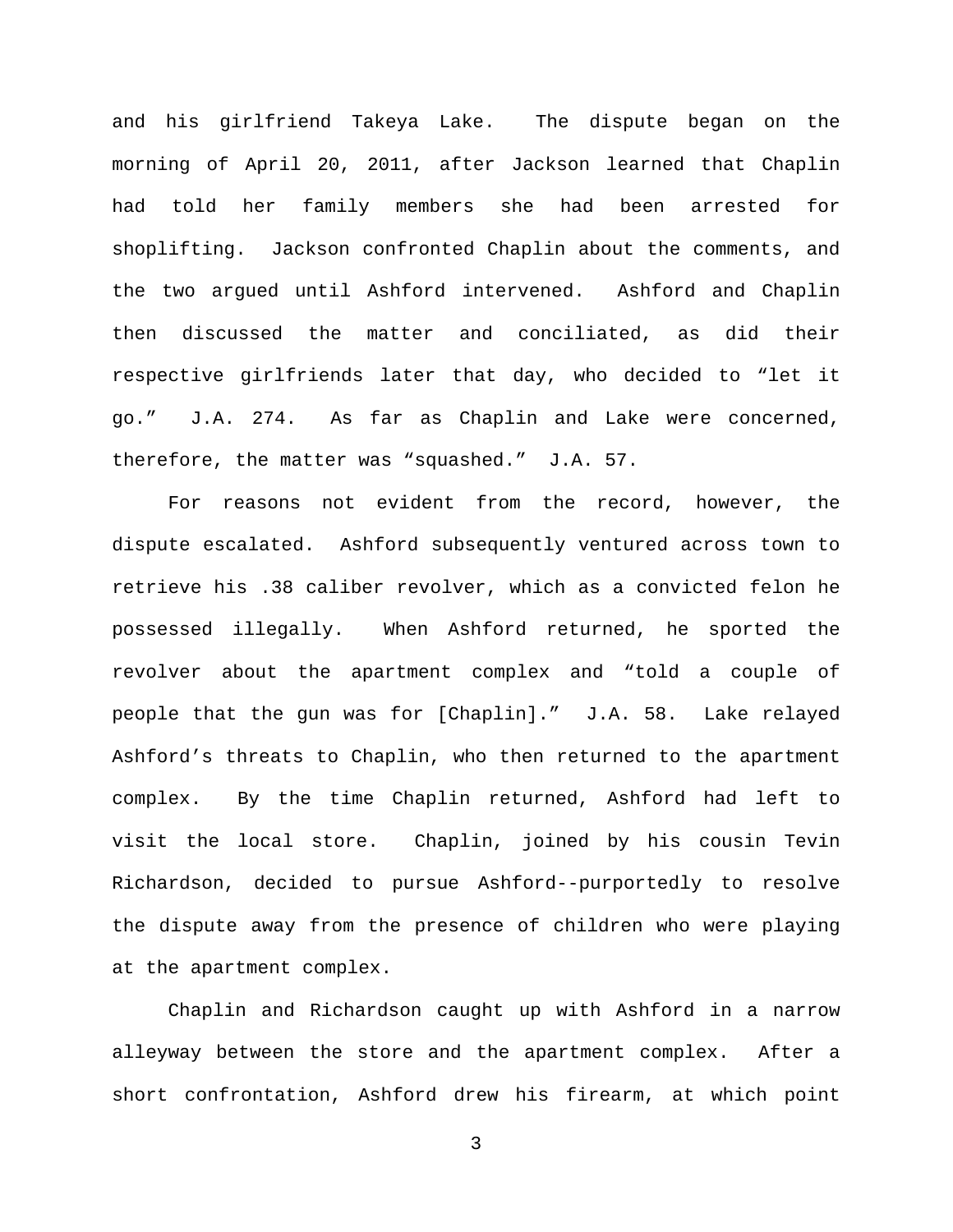Chaplin and Richardson retreated to a vehicle at the apartment complex. Ashford pursued Chaplin, who pushed a young girl away from his car and told her to go inside. Chaplin then opened the passenger side door and "reached in" to grab a firearm in the glove compartment. J.A. 215. However, Chaplin did not retrieve the weapon, and informed Ashford he was unarmed.

Ashford then stated "I should kill you," J.A. 74, and fired three shots. The first shot struck Chaplin in the groin, the second struck Chaplin's buttocks as he turned to flee, and the third missed. The wounded Chaplin stumbled before sitting down on the sidewalk. Ashford recalled that he was "not angry," but "scared" when he shot Chaplin. J.A. 219. After the initial gun fire, Lake retrieved Chaplin's firearm from the vehicle, which, in turn, prompted Ashford to fire two errant shots at Lake. Ashford then asked a neighbor to drive him away from the scene. However, the police stopped the car, arrested Ashford, and seized the firearm.

#### B.

Ashford pleaded guilty to illegally possessing a firearm as a convicted felon in violation of 18 U.S.C. §§ 922(g)(1), 924(a)(2). The presentence investigation report ("PSR") calculated a Guidelines range of the statutory maximum--120 months--based on a cross reference to attempted first-degree murder under USSG § 2K2.1(c). Ashford objected to the cross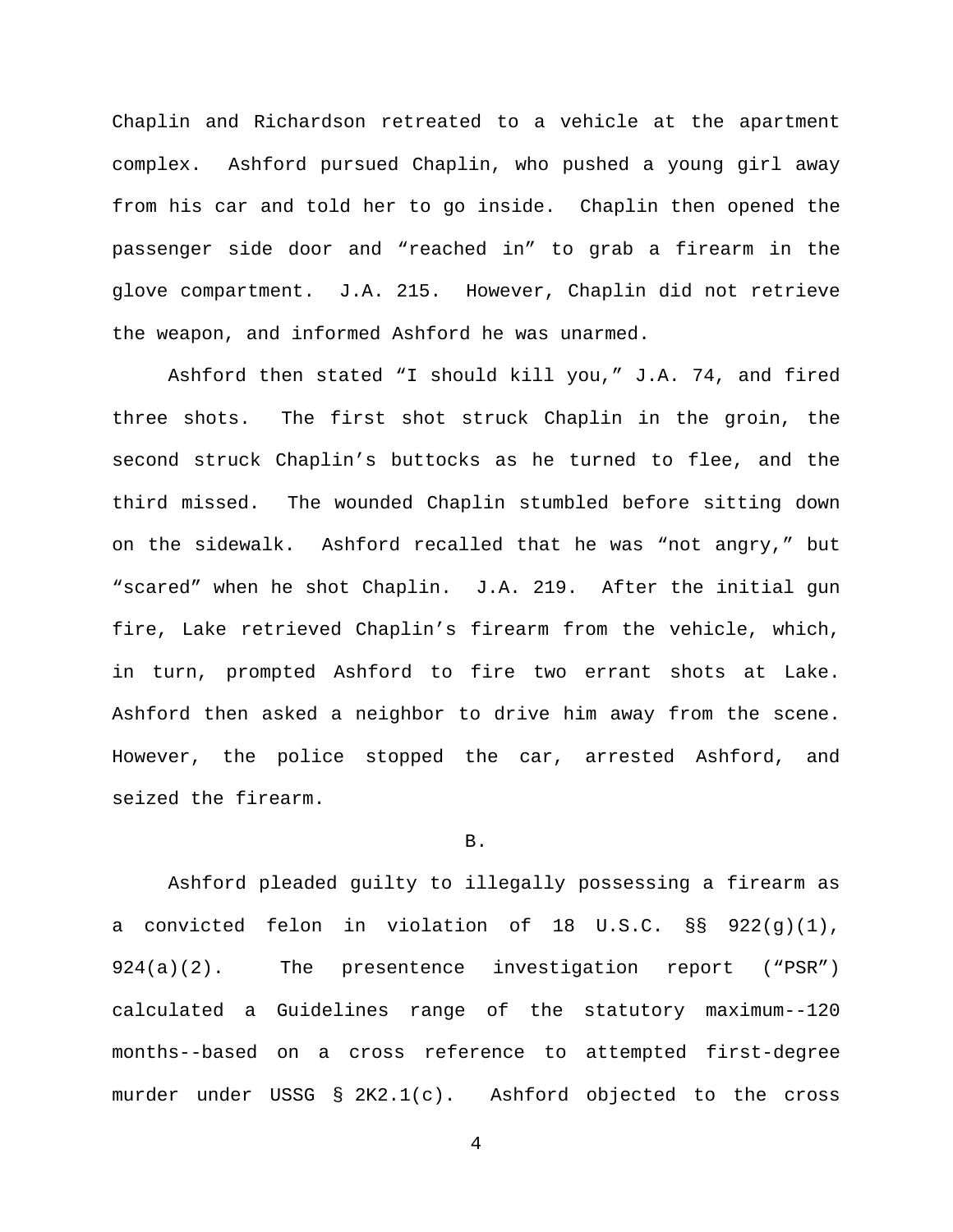reference. Following a hearing, the court adopted the facts in the PSR and concluded that the appropriate cross-referenced offense was attempted second-degree murder--resulting in a Guidelines range of 110–120 months' imprisonment. The court sentenced Ashford to 120 months. Ashford now appeals.

#### II.

## A.

We first consider the appropriate standard of review. Ordinarily, when "determining whether a district court properly applied the advisory Guidelines," including its application of a cross reference, "we review the district court's legal conclusions de novo and its factual findings for clear error." United States v. Layton, 564 F.3d 330, 334 (4th Cir. 2009) (emphasis omitted). Just days before oral argument, however, the government filed a letter pursuant to Federal Rule of Appellate Procedure 28(j), which permits the submission of supplemental authorities, asserting that Ashford waived the issue of whether USSG § 1B1.3(a)(2) prohibits a cross reference to a non-groupable offense.

We decline this eleventh-hour request to review Ashford's claim for plain error, as the government itself failed to raise any such argument in its opening brief. Regardless of whether a party may truly "waive[] waiver," United States v. Cone, 714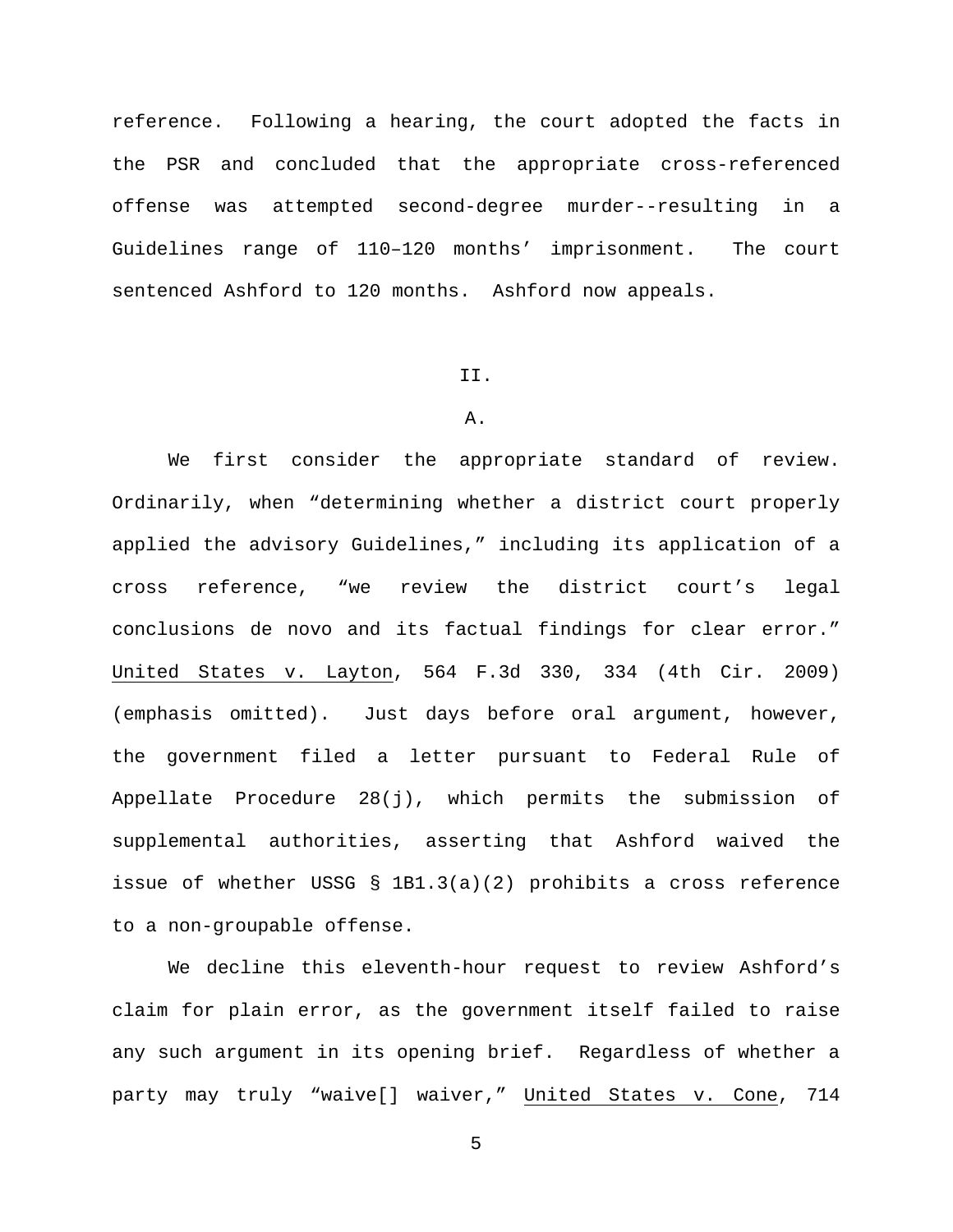F.3d 197, 224 (4th Cir. 2013) (Wynn, J., concurring in part and dissenting in part), we exercise our discretion in this case to excuse any supposed waiver by Ashford. See United States v. Holness, 706 F.3d 579, 592 (4th Cir. 2013) ("Thus, we possess the discretion under appropriate circumstances to disregard the parties' inattention to a particular argument or issue.").

We do not countenance a litigant's use of Rule 28(j) as a means to advance new arguments couched as supplemental authorities. "Indeed, considering an argument advanced for the first time in a Rule 28(j) filing is not only unfair to the appell[ant], it also creates the risk of an improvident or illadvised opinion being issued on an unbriefed issue." United States v. Leeson, 453 F.3d 631, 638 n.4 (4th Cir. 2006). Here the late timing of the government's Rule 28(j) letter prevented Ashford from contesting the government's waiver argument, and under these circumstances waiver must be a two-way street. In fact, we have identified "procedural ambush" as a scenario that warrants an exception to the rules of waiver. United States v. Schronce, 727 F.2d 91, 94 (4th Cir. 1984). Accordingly, in the interests of fairness and the integrity of the Federal Rules of Appellate Procedure, we reject the government's plain error argument and review Ashford's first claim of error de novo.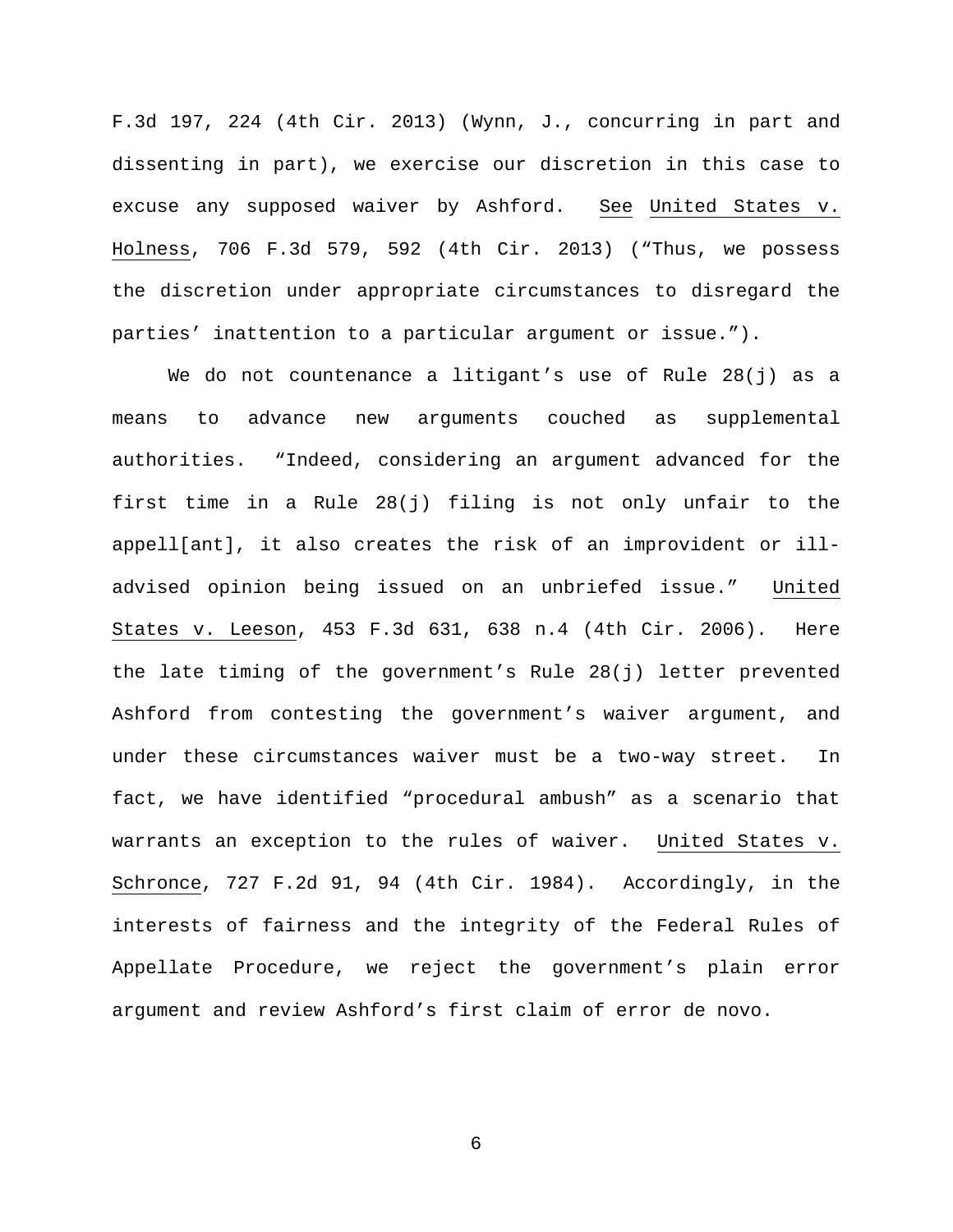In the event of a conviction for illegal possession of a firearm, USSG § 2K2.1(c) authorizes a district court to substitute the offense level for any criminal offense that the defendant committed or attempted to commit in connection with the possession of the firearm. This "cross reference" may only apply if the underlying offense qualifies as "relevant conduct" as defined by USSG § 1B1.3(a). See United States v. Pauley, 289 F.3d 254, 258 (4th Cir. 2002). USSG § 1B1.3(a) provides that cross references "shall be determined on the basis of the following:"

(1) (A) all acts and omissions committed, aided, abetted, counseled, commanded, induced, procured, or willfully caused by the defendant; and

(B) in the case of a jointly undertaken criminal activity (a criminal plan, scheme, endeavor, or enterprise undertaken by the defendant in concert with others, whether or not charged as a conspiracy), all reasonably foreseeable acts and omissions of others in furtherance of the jointly undertaken criminal activity,

that occurred during the commission of the offense of conviction, in preparation for that offense, or in the<br>course of attempting to avoid detection or course of attempting to avoid detection or responsibility for that offense;

(2) solely with respect to offenses of a character for which § 3D1.2(d) would require grouping of multiple counts, all acts and omissions described in subdivisions (1)(A) and (1)(B) above that were part of the same course of conduct or common scheme or plan as the offense of conviction;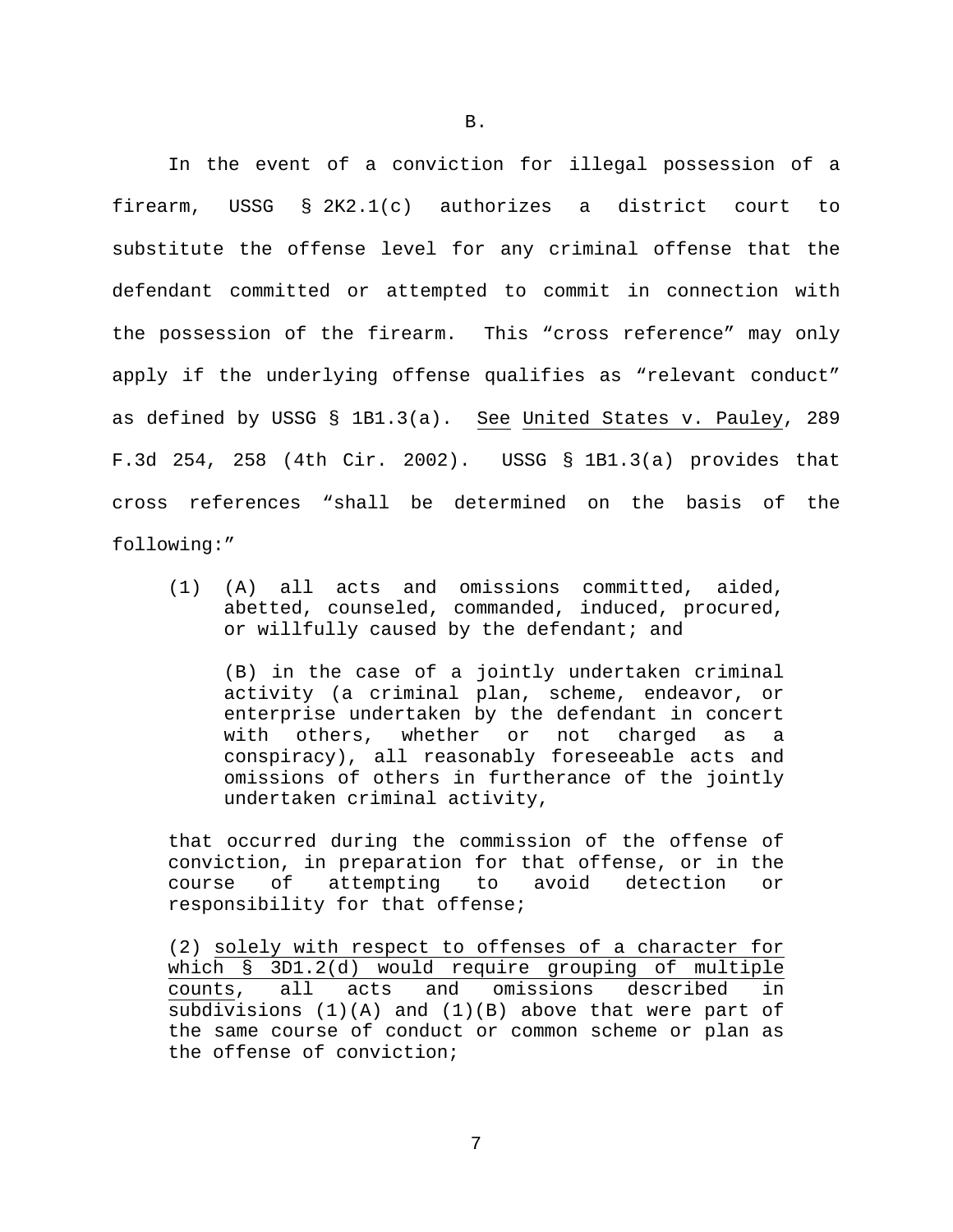(3) all harm that resulted from the acts and omissions specified in subsections (a)(1) and (a)(2) above, and all harm that was the object of such acts and omissions; and

(4) any other information specified in the applicable guideline.

USSG § 1B1.3(a) (emphasis added).

Ashford maintains that all four subsections must apply to sustain a cross reference. Because USSG § 3D1.2 expressly excludes crimes against the person from grouping, including attempted murder, Ashford contends that USSG § 1B1.3(a)(2) is not satisfied, and the district court should not have applied a cross reference. The government, however, reads the four subsections disjunctively. In other words, a cross reference may apply either to a non-groupable offense committed "during the commission of the offense of conviction" under USSG § 1B1.3(a)(1), or to a groupable offense committed within "the same course of conduct or common scheme or plan as the offense of conviction" under USSG  $\S$  1B1.3(a)(2). Because the attempted murder occurred on the same day using the very firearm that Ashford had illegally possessed, the government contends that this non-groupable offense satisfies--and need only satisfy- subsection (a)(1) of the Relevant Conduct Guideline.

"We interpret the Sentencing Guidelines according to the ordinary rules of statutory construction." United States v. Strieper, 666 F.3d 288, 293-94 (4th Cir. 2012). "As in all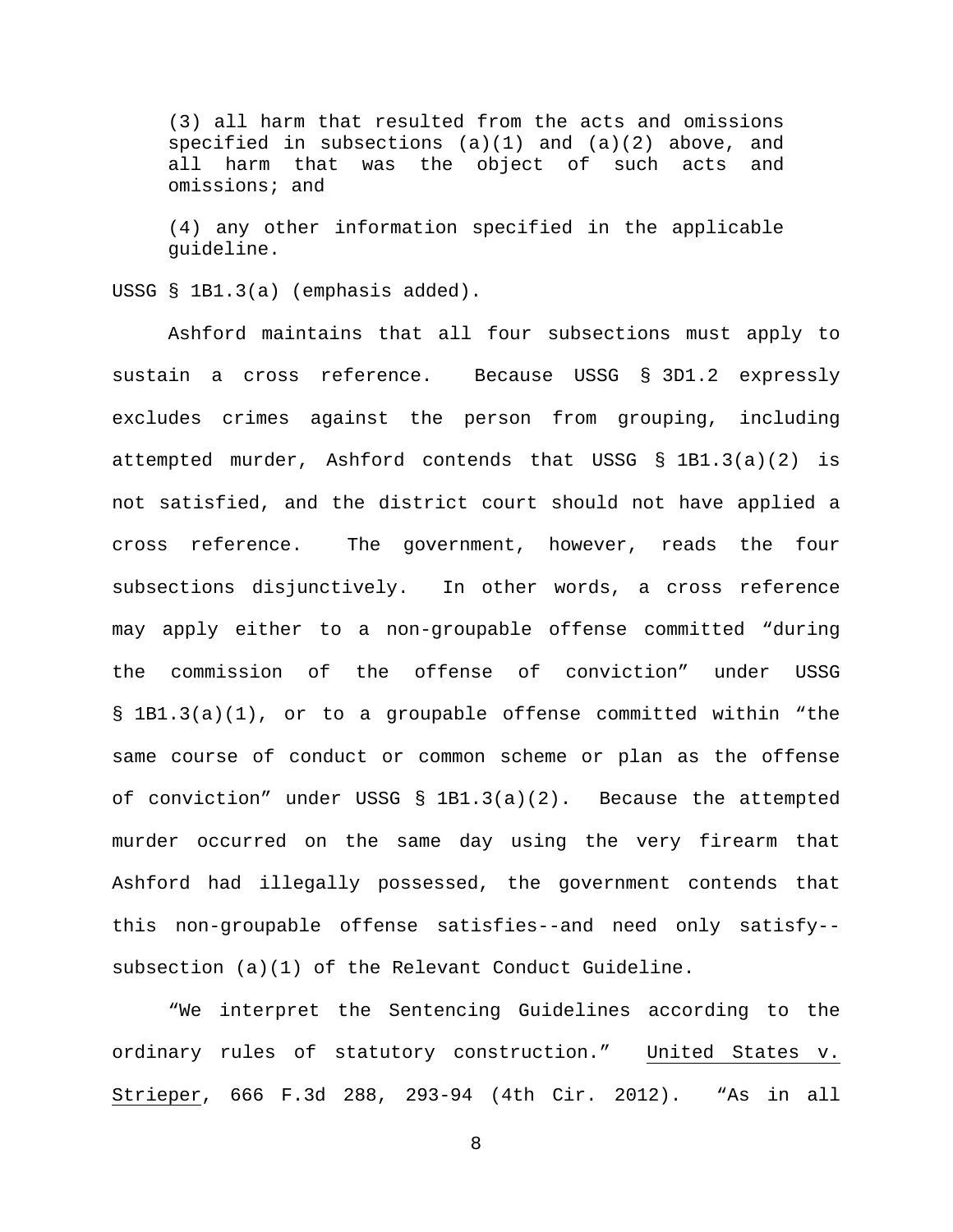cases of statutory interpretation, our inquiry begins with the text of the statute." Chesapeake Ranch Water Co. v. Bd. of Comm'rs of Calvert Cnty., 401 F.3d 274, 279 (4th Cir. 2005). "We determine the plainness or ambiguity of the statutory language . . . by reference to the language itself, the specific context in which that language is used, and the broader context of the statute as a whole." United States ex rel. Carter v. Halliburton Co., 710 F.3d 171, 189 (4th Cir. 2013) (internal quotations omitted). "[W]here the statutory language is ambiguous we turn to other evidence to interpret the meaning of the provision," Johnson v. Zimmer, 686 F.3d 224, 236 (4th Cir. 2012), including the Sentencing Guidelines commentary. See United States v. Divens, 650 F.3d 343, 346 (4th Cir. 2011) (citing Stinson v. United States, 508 U.S. 36, 38 (1993)).

Applying these principles, we observe that the text of USSG § 1B1.3(a) indeed connects subsections (3) and (4) with the word "and," suggesting that a district court must apply all provisions in order to impose a cross reference. Despite the conjunction, however, subsections  $(a)(3)$  and  $(a)(4)$  do not logically constitute additional conditions of some four-part test for cross-referenced offenses. Rather, those provisions merely supplement the district court's consideration of the two antecedent subsections.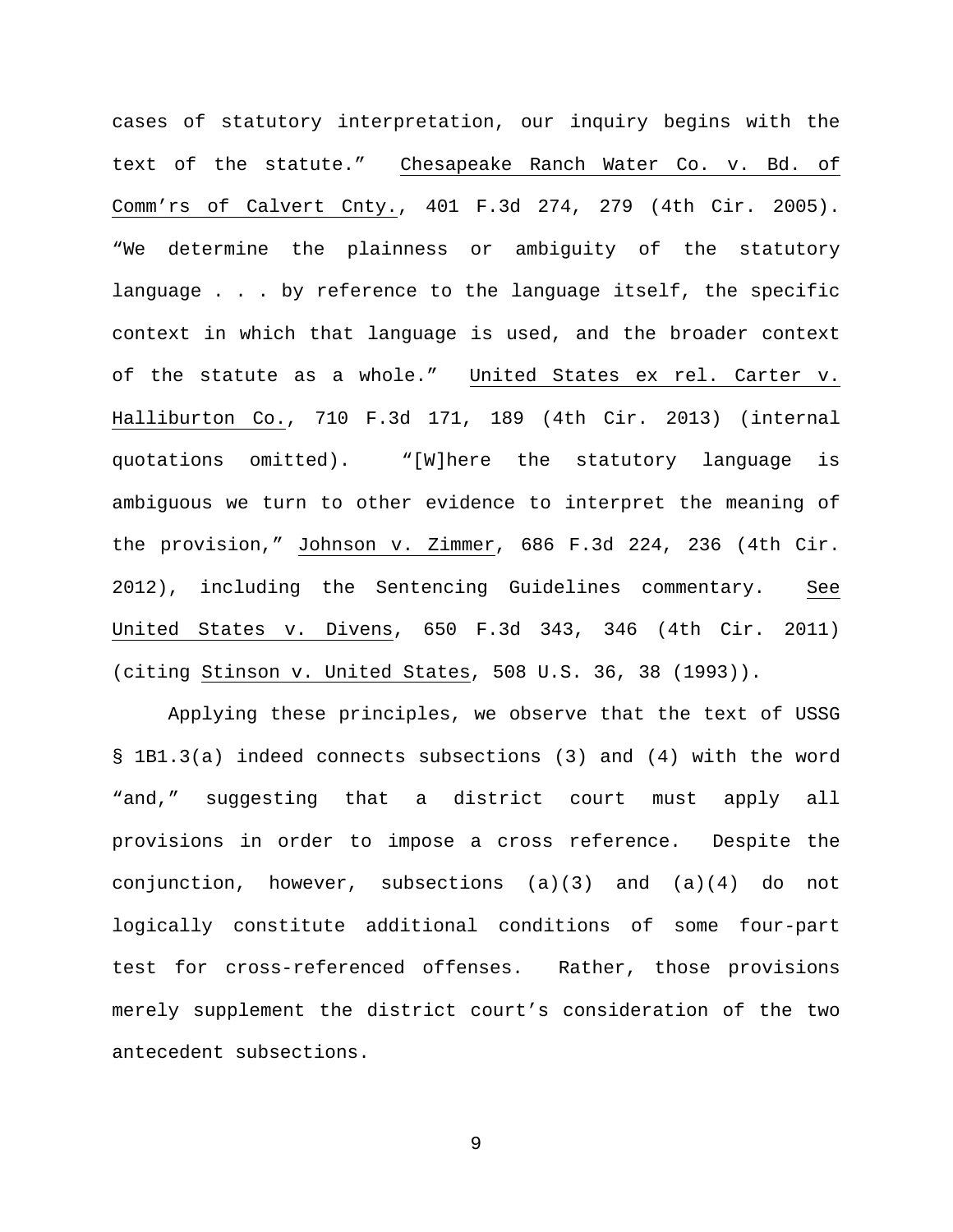In our view, there is no reason why the Guidelines would exclude all non-groupable offenses from serving as cross references when such acts are committed "during the commission" of the offense of conviction under subsection  $(a)(1)$ . As we explained in United States v. Horton, 693 F.3d 463, 476 (4th Cir. 2012), "Subsection (a)(1) of the Relevant Conduct Guideline requires a closer connection between the acts and omissions committed and the offense of conviction than does Subsection (a)(2)." As the Relevant Conduct Guideline concerns criminal acts that have a factual contiguity to the offense of conviction, there is no reason to require acts that satisfy this requirement to also satisfy the less proximate criteria for relevant conduct under subsection (a)(2). See United States v. Johnson, 347 F.3d 635, 640 (7th Cir. 2003) ("[T]he trailing clause of  $\S$  (a)(1) is not applicable in the case of a groupable offense . . . Subsection  $(a)(2)$  allows a court to consider a broader range of conduct than does the trailing clause of  $(a)(1)$ .").

Moreover, the guideline that authorizes a cross reference in this case directs courts to apply a homicide guideline "if death resulted" from the cross-referenced offense. See USSG § 2K2.1(c)(1)(B). This provision would make no sense if, as Ashford argues, homicide crimes are ineligible for cross references as non-groupable offenses under USSG § 1B1.3(a)(2).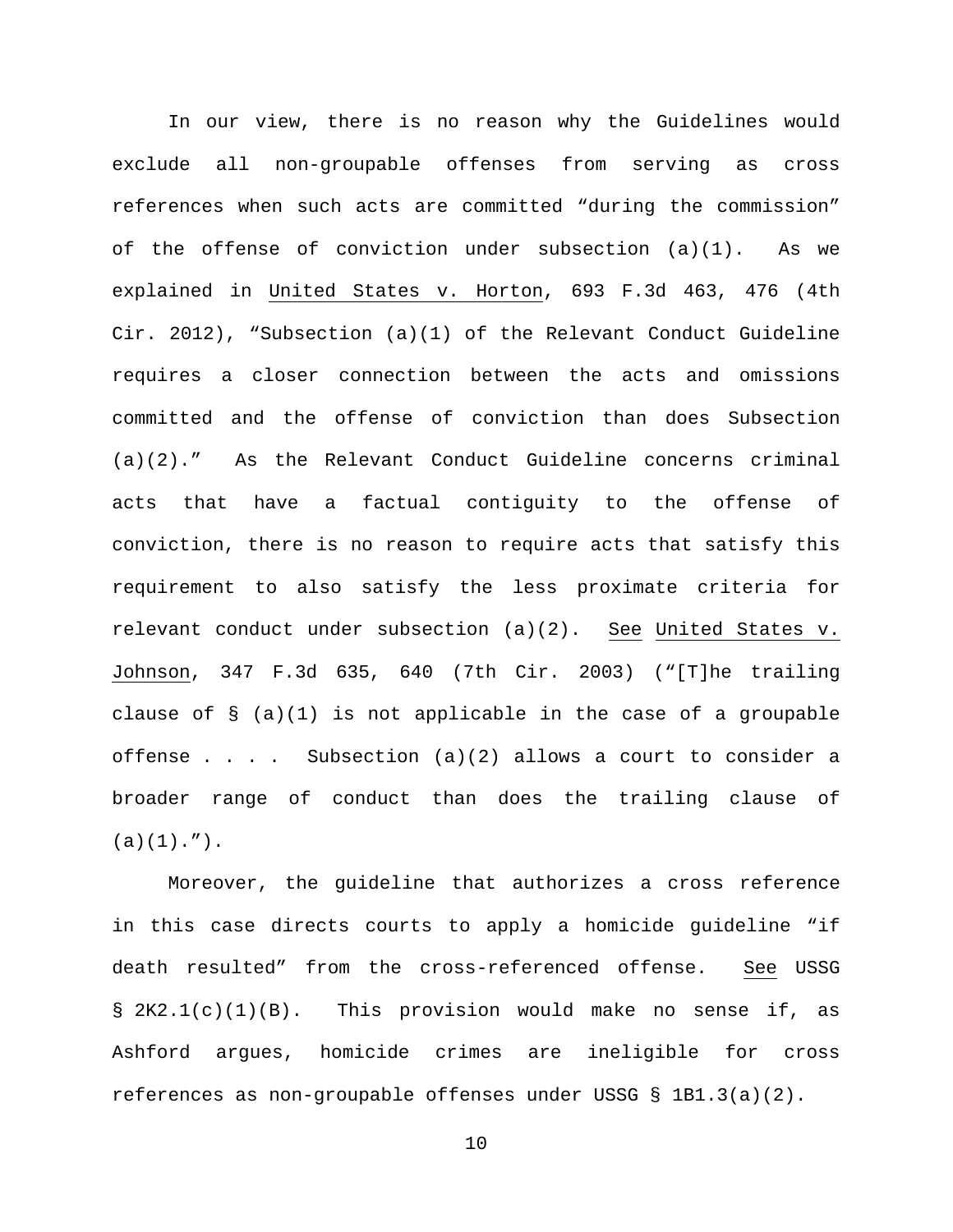Just as the purpose of the Relevant Conduct Guideline and the language of USSG  $\S 2K2.1(c)(1)(B)$  militate against a conjunctive reading, there are also multiple provisions in the commentary to USSG § 1B1.3 that confirm that the Relevant Conduct Guideline should be read disjunctively. First, the commentary states that "[i]n certain cases, a defendant may be accountable for particular conduct under more than one subsection of this guideline." USSG § 1B1.3 cmt. n. 2(a)(1). Second, the commentary distinguishes "Subsections (a)(1) and (a)(2)" as "different rules." Id. cmt. background. Finally, the commentary discusses certain "offense conduct" that is "relevant conduct under subsection  $(a)(1)$ , not  $(a)(2)$ ." Id. cmt. n. 8.

Taken together, these provisions demonstrate that USSG § 1B1.3(a)(1) and (a)(2) prescribe separate and sufficient conditions for relevant conduct. Indeed, the principal precedent cited by Ashford actually supports this reading. In Horton, a defendant convicted of illegal firearm possession was sentenced based on a cross reference to first-degree murder. 693 F.3d at 465. Because that offense, USSG § 2A1.1, was expressly excluded from grouping, we held that the cross reference under USSG § 1B1.3(a)(2) could not apply and vacated the sentence. Id. at 478-80. The corollary of this principle, however, is what we have hereto concluded--a non-groupable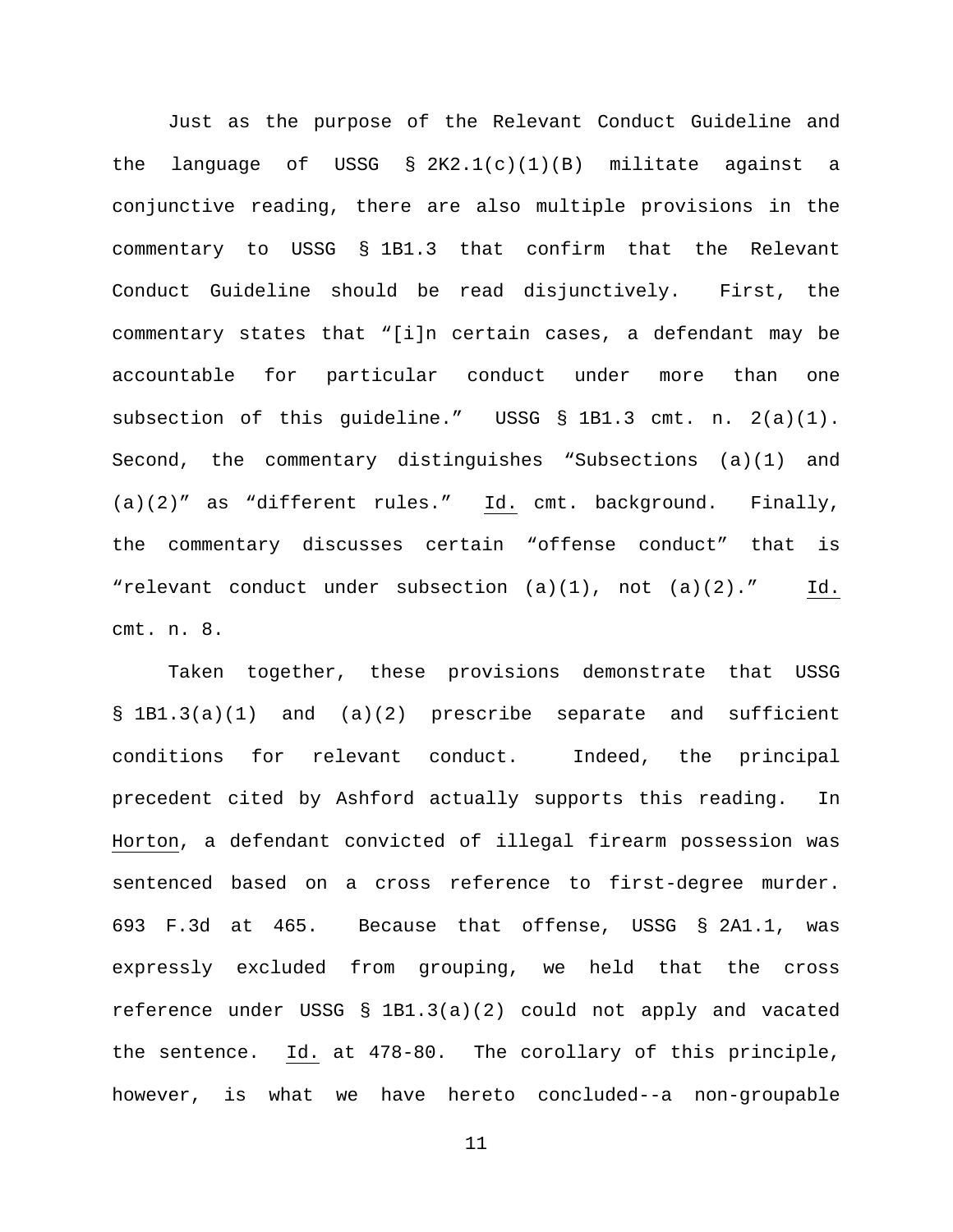offense must instead satisfy the criteria of subsection (a)(1). In a footnote that Ashford characterizes as "dicta," Reply Br. at 12, Horton suggested as much by indicating that subsection (a)(1) is an alternative basis for relevant conduct. See Horton, 693 F.3d at 476 n.13.

To the extent we need to affirmatively state that principle, we do so now.[∗](#page-11-0) Because a disjunctive interpretation of the Relevant Conduct Guideline "ensure[s] that the statutory scheme is coherent and consistent," Healthkeepers, Inc. v. Richmond Ambulance Auth., 642 F.3d 466, 472 (4th Cir. 2011), we agree with our sister circuits that a cross-referenced offense may satisfy either subsection (a)(1) or (a)(2) of the Relevant Conduct Guideline. See United States v. McCants, 434 F.3d 557, 563 (D.C. Cir. 2006); United States v. Williams, 431 F.3d 767, 772-73 (11th Cir. 2005); Jansen v. United States, 369 F.3d 237, 248; Johnson, 347 F.3d at 637-40; United States v. Cuthbertson, 138 F.3d 1325, 1327 (10th Cir. 1998).

Accordingly, where the substituted offense would require grouping, subsection (a)(2) applies and "allows a court to consider a broader range of conduct than . . . (a)(1)."

<span id="page-11-0"></span>Ashford also claims the district court erred by not specifying which provision of the Relevant Conduct Guideline justified the cross reference. Ashford though abandoned this<br>claim by waiting until his reply brief to raise it. Yousefi v. claim by waiting until his reply brief to raise it. INS, 260 F.3d 318, 326 (4th Cir. 2001) (per curiam).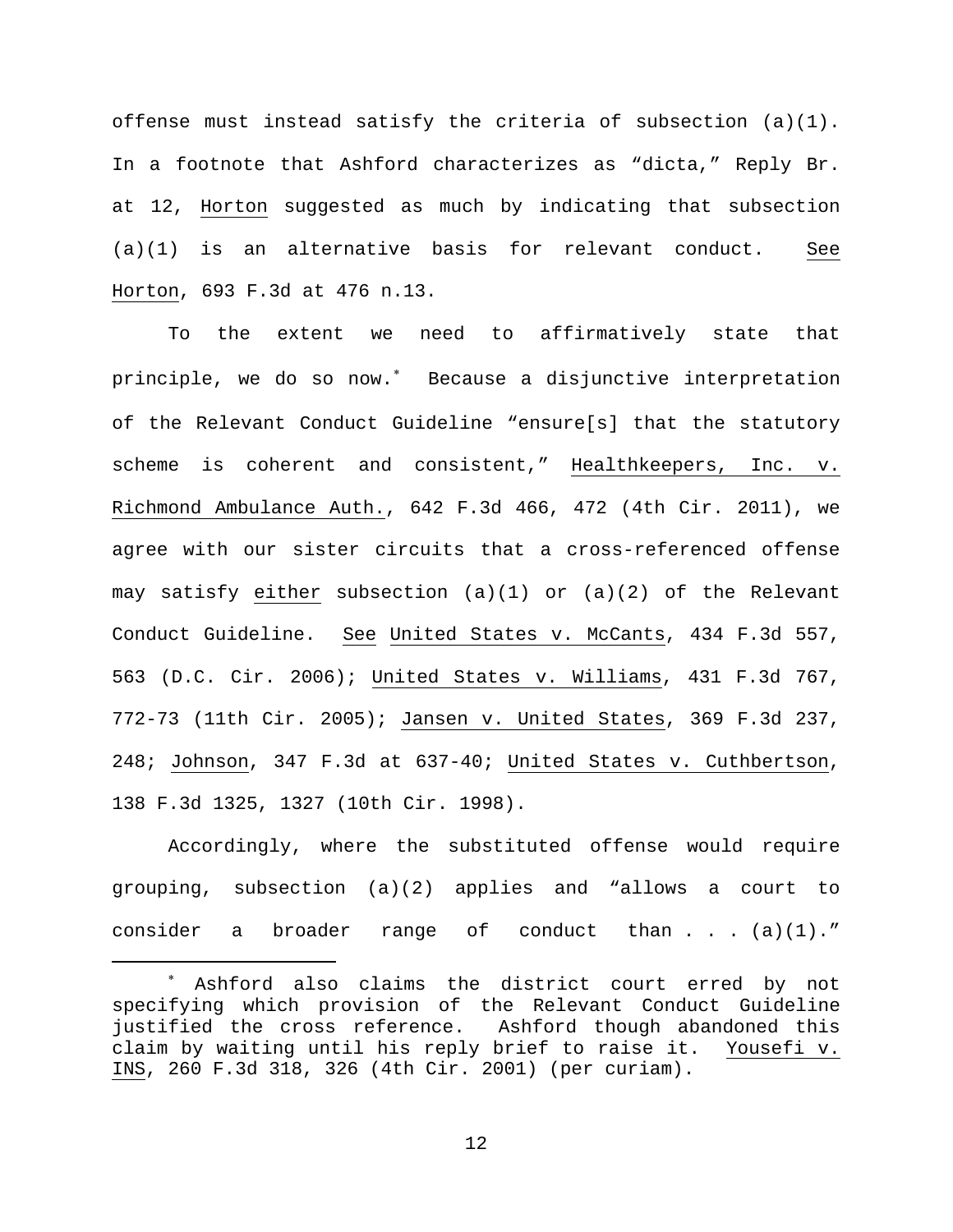Johnson, 347 F.3d at 640. But where, as here, a substituted offense cannot be grouped, the act must satisfy subsection (a)(1) and have "occurred during the commission of the offense of conviction, in preparation for that offense, or in the course of attempting to avoid detection or responsibility for that offense." USSG § 1B1.3(a)(1). Because Ashford's substituted offense of attempted second-degree murder clearly occurred "during the commission" of the offense of conviction, the district court properly imposed a cross reference pursuant to USSG § 1B1.3(a)(1).

#### C.

We next address Ashford's secondary argument that even if a cross reference applies, the district court erred in determining the substituted offense. According to Ashford, the facts in the PSR failed to establish the elements of attempted second-degree murder, and at most substantiate a finding of attempted voluntary manslaughter. We review the factual findings of the district court for clear error and all legal conclusions de novo. United States v. Medina-Campo, 714 F.3d 232, 234 (4th Cir. 2013).

"Murder is the unlawful killing of a human being with malice aforethought," 18 U.S.C. § 1111, while "[voluntary] manslaughter is the unlawful killing of a human being without malice. . . . [u]pon a sudden quarrel or heat of passion." 18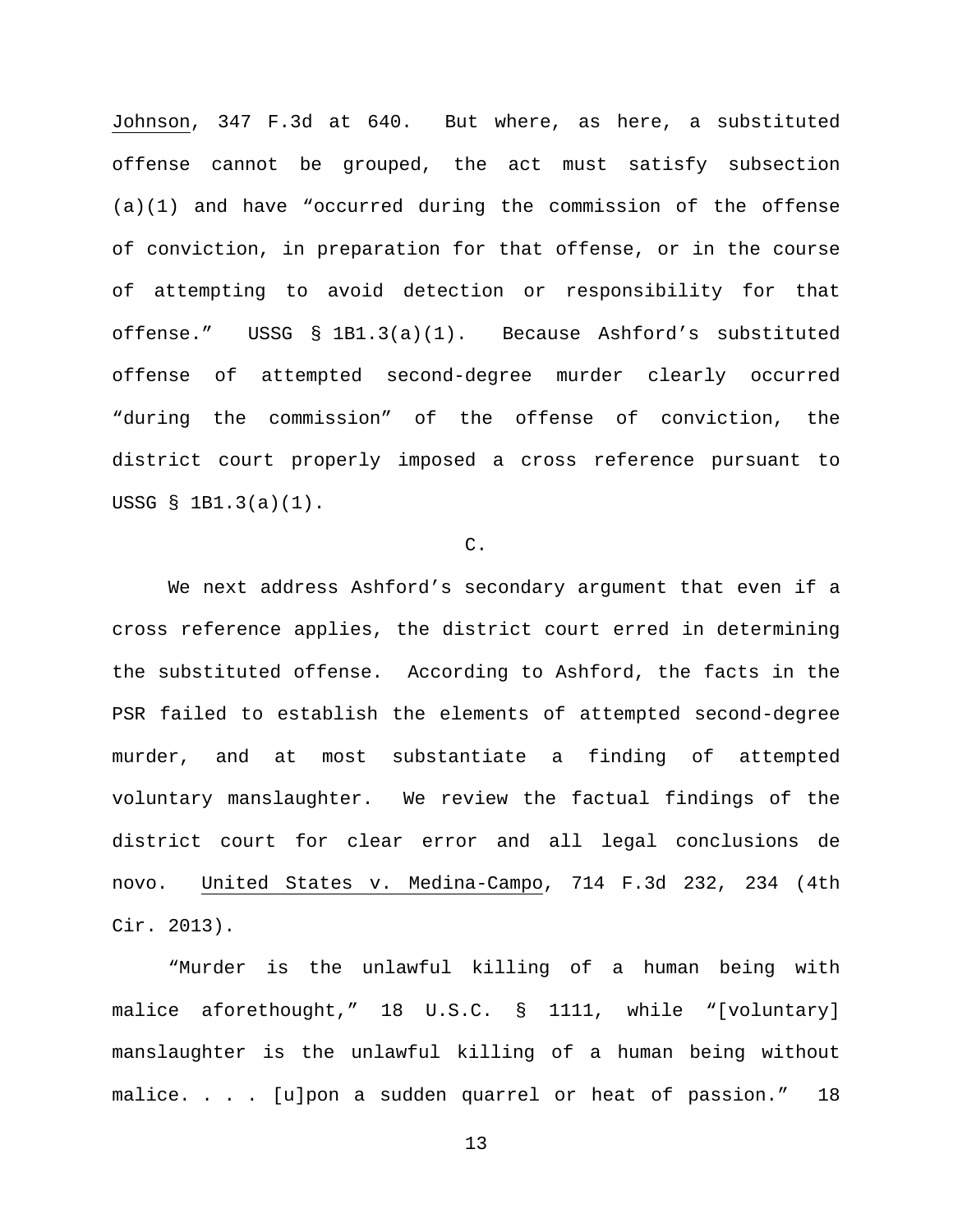U.S.C. § 1112(a). First-degree murder requires proof of premeditation, while second-degree murder simply requires proof of "malice aforethought, [which] may be established by evidence of conduct which is reckless and wanton and a gross deviation from a reasonable standard of care, of such a nature that a jury is warranted in inferring that defendant was aware of a serious risk of death or serious bodily harm." United States v. Williams, 342 F.3d 350, 356 (4th Cir. 2003).

We have no trouble affirming the district court's decision on the facts of record. It was Ashford who reignited the dispute by driving across town to retrieve his revolver hours after the initial altercation that morning, and warning neighbors that he intended to use the firearm on Chaplin. Ashford then made good on his threat, telling Chaplin "I should kill you" before firing three shots, two of which hit Chaplin. Even if Chaplin shares some blame by virtue of his decision to confront Ashford in the alleyway, Ashford was "not angry" or in danger when he drew his firearm and pursued the fleeing Chaplin.

These facts exhibit the wanton behavior that warranted an inference of malice. There was nothing "sudden" about the quarrel, and the "heat of passion" mitigator plainly does not apply to an aggressor who is "not angry," and has multiple opportunities to walk away from a dispute that he incited.